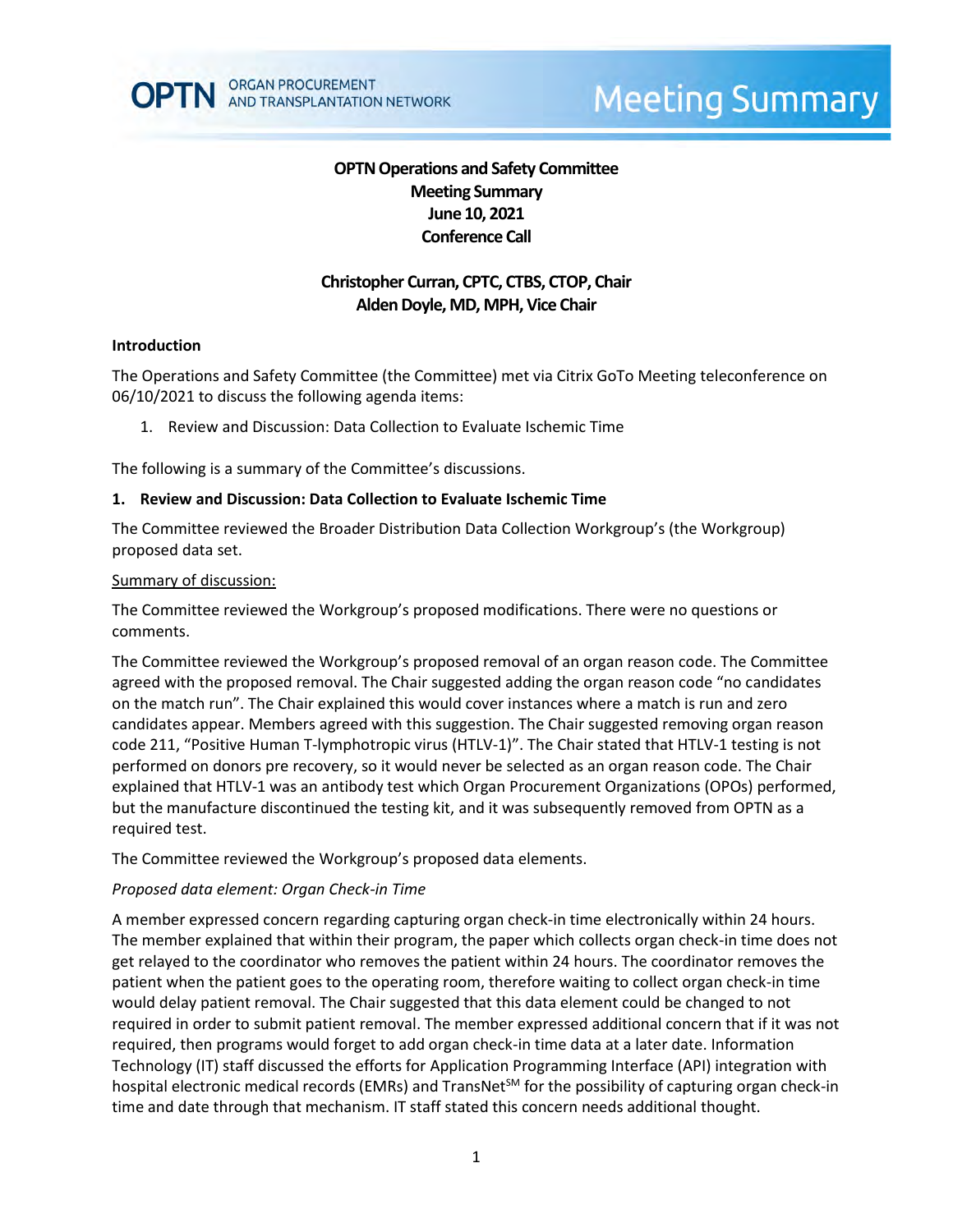## *Proposed data element: Organ Check-out Time*

The Chair supported collecting organ check-out time and date. The Chair stated this data will be helpful to review logistics and transportation. The Chair added that this data is captured for OPOs who utilize TransNet. A member agreed organ check-out time is valuable and important, specifically in regards to increase in liver preservation pumps. Several other committee members offered their support for collecting organ check-out time.

The Committee discussed global positioning system (GPS) tracking and possibility of GPS tracking capturing organ check-out time as that technology becomes more widely utilized.

The Committee review the proposed data definition clarifications. The Chair expressed support and added that definitions should refrain from forcing data collection to fit into specific definitions, and rather focus on collecting data and performing analyses.

A member asked if the data collection proposal should include data which captures time an organ is placed on a machine perfusion device. The member explained that capture of this time and would help to analyze the impacts of time when organs are not on a pump. The Chair stated that there is a lot of variability and suggested to wait to collect that data while allocation practices change, then gather feedback from the community on what data would be valuable. The Chair added that it is important information but there is difficulty in capturing this data in a consistent way while being attentive to data burden. Another member agreed.

The Committee unanimously supported sending the proposal *Data Collection to Evaluate Ischemic Time* to Summer 2021 Public Comment.

There were no additional questions or comments. The meeting was adjourned.

## Next steps:

The Committee's proposal *Data Collection to Evaluate Ischemic Time,* will be finalized and submitted for Summer 2021 Public Comment.

## **Upcoming Meetings**

- July 22, 2021 (teleconference)
- August 26, 2021 (teleconference)